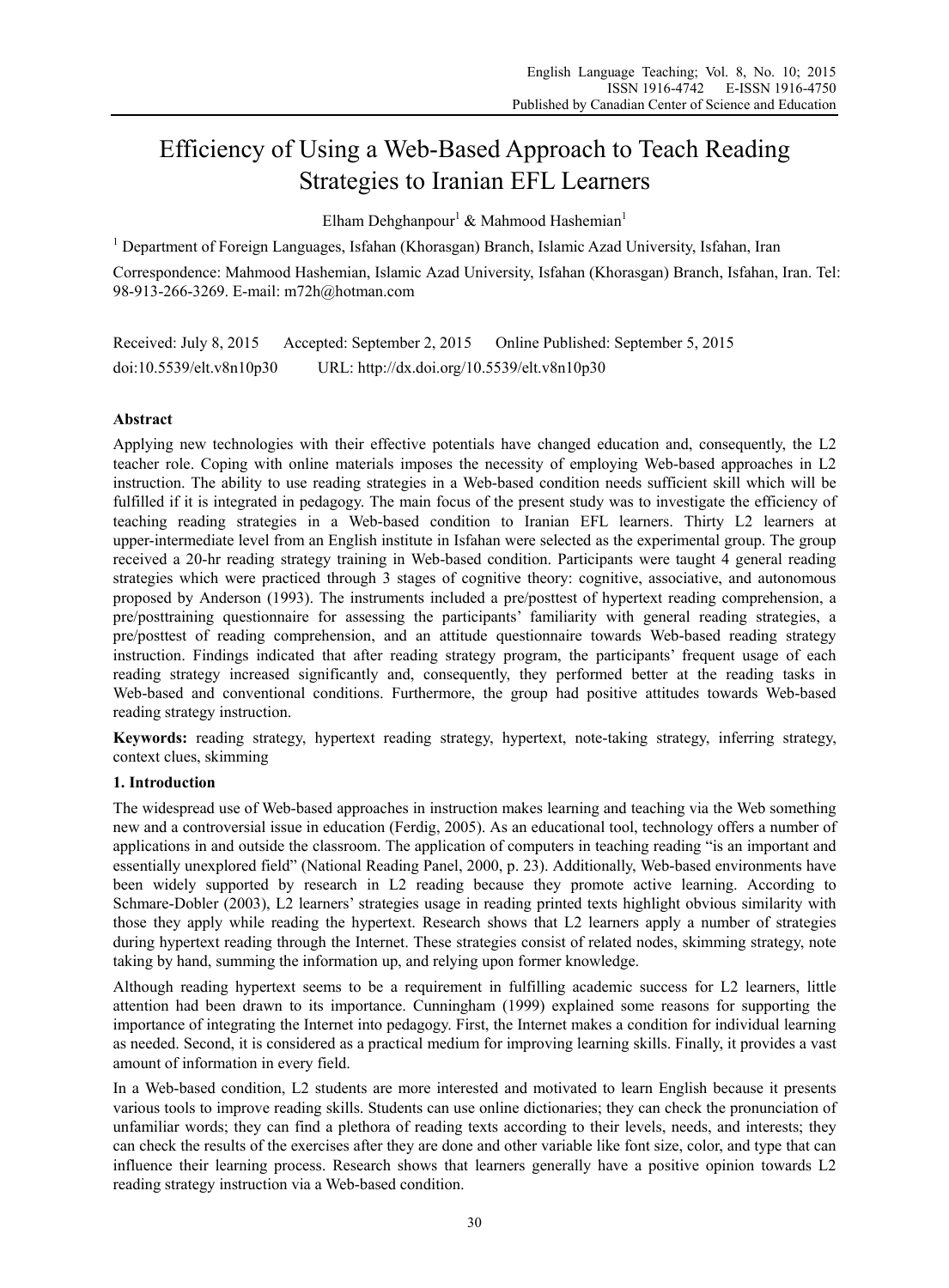However, in online traveling, L2 learners face many texts and media, but because of lacking useful reading strategies, they just skip the reading texts and divert their attention towards the entertainments; besides, difficulty of hypertext reading (i.e., the pages provided on the different nodes of the hyperlink) in comparison with linear text reading makes it more challenging for L2 learners because hypertext requires heavier cognitive strategy than linear reading, meaning that the reader must do different tasks at the same time: as the reader, he or she must know how to find the information, decide how to follow the next steps, and keep the previous track as he or she progresses through different nodes of the network (Keep, McLaughlin, & Parmer, 2000). This is also a problem most L2 learners face at upper-intermediate level since they know enough vocabulary knowledge, but because of unfamiliarity with appropriate reading strategies, they fail in comprehending the author's intended meaning and performing the reading task. In addition, the conventional mode of instructions for teaching reading comprehension makes the process of reading a futile endeavor because teachers generally assess students' reading competence by considering their performance of reading tasks and, therefore, the long process involved in completing the tasks may be neglected.

The incorporation of technology into the education, particularly for Iranian L2 learners, promotes the importance of investigating its impact on improving learning and teaching. There are few studies on the effect of Web-based programs on teaching reading strategies. To the best of the researchers' knowledge, almost no research has been carried out on the effect of a Web-based condition, especially on training reading strategies to Iranian EFL learners and comparing the reading comprehension process in different modalities of instruction. Additionally, there has been little analysis of the effect of Web-based instruction on L2 students' reading comprehension. Thus, in our study, the influence of teaching reading strategies in a Web-based condition on L2 learners was tested to describe the reading comprehension process.

## **2. Literature Review**

#### *2.1 Reading Comprehension*

According to Vaughan (1984), reading is the ability to understand the writer's intended meaning. Thus, recently the attention on the nature of reading shift "from a focus on the product of reading (such as a score on reading comprehension test) to an emphasis on determining the strategies that readers use in various reading contexts" (Anderson, 1991, p. 466). Dubin and Bycino (1991) described reading as a conscious process in which readers' background knowledge plays a key role in comprehending the text intended meaning. Nevertheless, some texts need a long involved process, particularly for L2 learners at intermediate level (Coady, 1997). Such complex texts highlight the requirements of applying appropriate reading strategies (e.g., scanning for detailed information), since a lack of vocabulary and grammar knowledge causes the process of reading more challenging and time- consuming for lower levels (Paran, 1996).

## *2.2 Learning Strategies*

Learning strategies are those processes that individuals consciously do to make a breakthrough in reading comprehending. Skilled L2 learners know how to think, what the requirements of a task are, and the capability to use the appropriate strategy in order to accomplish a task and strengthen their own learning.

Researchers have commonly investigated what kind of reading strategies L2 learners utilize in the reading process (e.g., Chinwonno, 2001; Huang, Chern, & Lin, 2009; Lin & Chen, 2006) and have found out the extent of their influence on L2 learners' reading comprehension. Several reading strategies have proved to be influential in advancing L2 learners' reading comprehension (Anderson, 2003; O'Malley & Chamot, 1990; Oxford, 1990, 2001), which include cognitive strategies such as repeating what one has learned, identifying and applying regular patterns (i.e., identifying core sentences), as well as getting main ideas quickly by skimming and scanning texts. In Oxford's (1990) definition, "learning strategies are operations employed by the learner to make learning easier, faster, more enjoyable, more self-directed, more effective, and more transferable to new situation" (p. 8). She proposed another system of reading strategies in which she identified two types of reading strategies: (1) Direct strategies that consist of cognitive strategies to understand the language and compensation strategies in order to substitute for appropriate language in spite of language gaps, and (2) indirect strategies that include metacognitive strategies to organize the learning process, affective strategies to control emotions, and social strategies to collaborate learning.

## *2.3 General Reading Strategies*

General text reading strategies refer to "the comprehension processes that readers use in order to make sense of what they read. This process may involve skimming, scanning, guessing, recognizing cognates and word families, reading for meaning, predicting, activating general knowledge, making inferences and separating main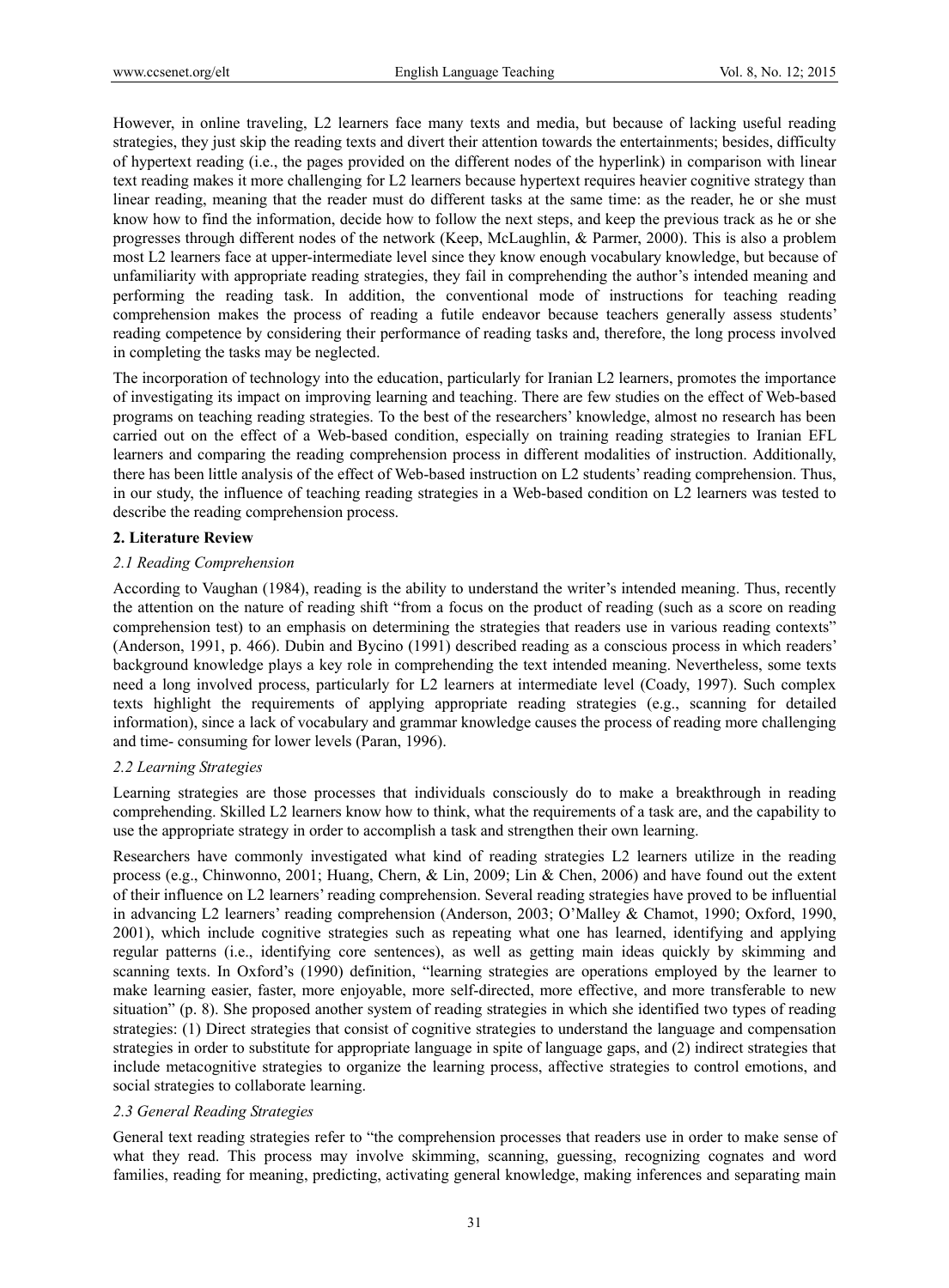ideas from supporting ideas" (Barnett, 1988, p. 10). L2 research on learning strategies indicates the fact that learners strengthen their reading comprehension skill by applying general reading strategies.

## *2.4 Web-Based Approaches*

The huge variety of information available online makes it of high interest, easily available, and exploratory learning for L2 learners at all levels, and it can be a valuable resource for reading programs. Teaching and learning language can easily be enriched by the Internet. Due to the fact that the common language on the Internet is English, it can be the best resource for L2 teachers and learners (Krashen, 2003). Coiro (2003) indicates that the iterance of the Internet in instruction means that new ways of teaching and learning will change L2 learners' ability in reading comprehension.

According to Konishe (2003), easy access to authentic materials from the Internet makes teaching reading comprehension more effective. The process of interacting with electronic texts requires particular "skills and abilities beyond those required for the comprehension of conventional, linear print" (RAND Reading Study Group, 2002, p. 14). According to Coiro (2003), the Internet makes it possible to interact with new reader elements (e.g., new types of background knowledge, new purposes or motivations, high-level metacognitive skills), new text formats (e.g., hypertext and interactive multiple media that require new thought processes), and new activities (e.g., publishing multimedia projects, participating in online synchronous exchanges, verifying credibility of images). Leu (2002) observes that, "the Internet has entered our classrooms faster than books, television, computers, the telephone, or any other technology for information and communication" (p. 311).

Integrating this new convention in the instruction emphasizes the need for thoroughly inspecting its influence on reading comprehension. Although the readily available literature on reading comprehension is considerable in order to investigate how learners comprehend the text, there is not sufficient information of learners' performance on hypertext reading comprehension (Aebersold & Field, 1997, Anderson, 1991; Bernhardt, 1991; Grabe, 1991, 1999, 2009; Schwartz, 1984; Wolf, 1993a, 1993b). According to Corio and Dobler (2007), "little empirical evidence has been gathered, particularly among adolescents, to support the claims that printed and digital texts are distinctly different media requiring different cognitive processes" (p. 214).

The new formats of various contexts presented via the Internet indicate the different ways of reading comprehension. As Chifari et al. (2010) argue, "this situation highlights a rapid change in the nature of reading so that the online domain requires a different reading literacy from traditional ones and change of perspective in the dynamics of reading comprehension" (p. 491).

#### *2.5 Teacher Role*

Application of Web-based learning programs necessitates the emergency of clarifying the new roles of teachers and students. Shelton, Lane, and Waldhart (1999) claim that L2 teachers should act like facilitators, rather than distributors of new knowledge to their students. It is essential for a Web-based teacher to be a facilitator. Easton (2003) indicates that Web-based teaching is not about "putting up a Website or turning one's lectures into text and then stepping back" (p. 89) because this approach has no effect on learning. Wallace (2003) described the role of the Web-based teacher in which communication and interaction among the teacher and students is in center.

Salmon (2000) introduced an approach for teaching and learning in Web-based condition that includes five elements: availability, network socialization, interaction, elevating knowledge, and, professional development. Berg and Collins (1995) described the teaching qualification in a Web-based environment as writing skills, technical knowledge, virtual world construction, and supporting students in virtual communication. Wallace (2003) illustrated some basic tasks for the Web-based teacher: materials developer, communication with students, providing students with feedback, and evaluating their progress. She emphasized that stimulating class discussion activities and presenting lecture are essential in a Web-based condition. Berge and Collins (1995), Paulsen (1995), and Mason (1991) illustrated three key roles for teachers in a Web-based condition: (1) managing the training course, (2) establishing communication, and (3) developing creativity in ways of teaching.

Leu et al. (2004) state that it is challenging for L2 teachers to guide their students through Web-based environments because they are richer and more complex than the printed materials. These new environments make richer and more challenging opportunities for L2 students/teachers. There is a common question among L2 teachers: Whether the new literacies are "traditional skills being used in new environments" (Boling, 2008, p. 90).

## *2.6 Hypertext Reading Strategy*

According to Salmeron, Canas, Kintsch, and Fajardo (2004), hypertext reading strategy is "the decision rule that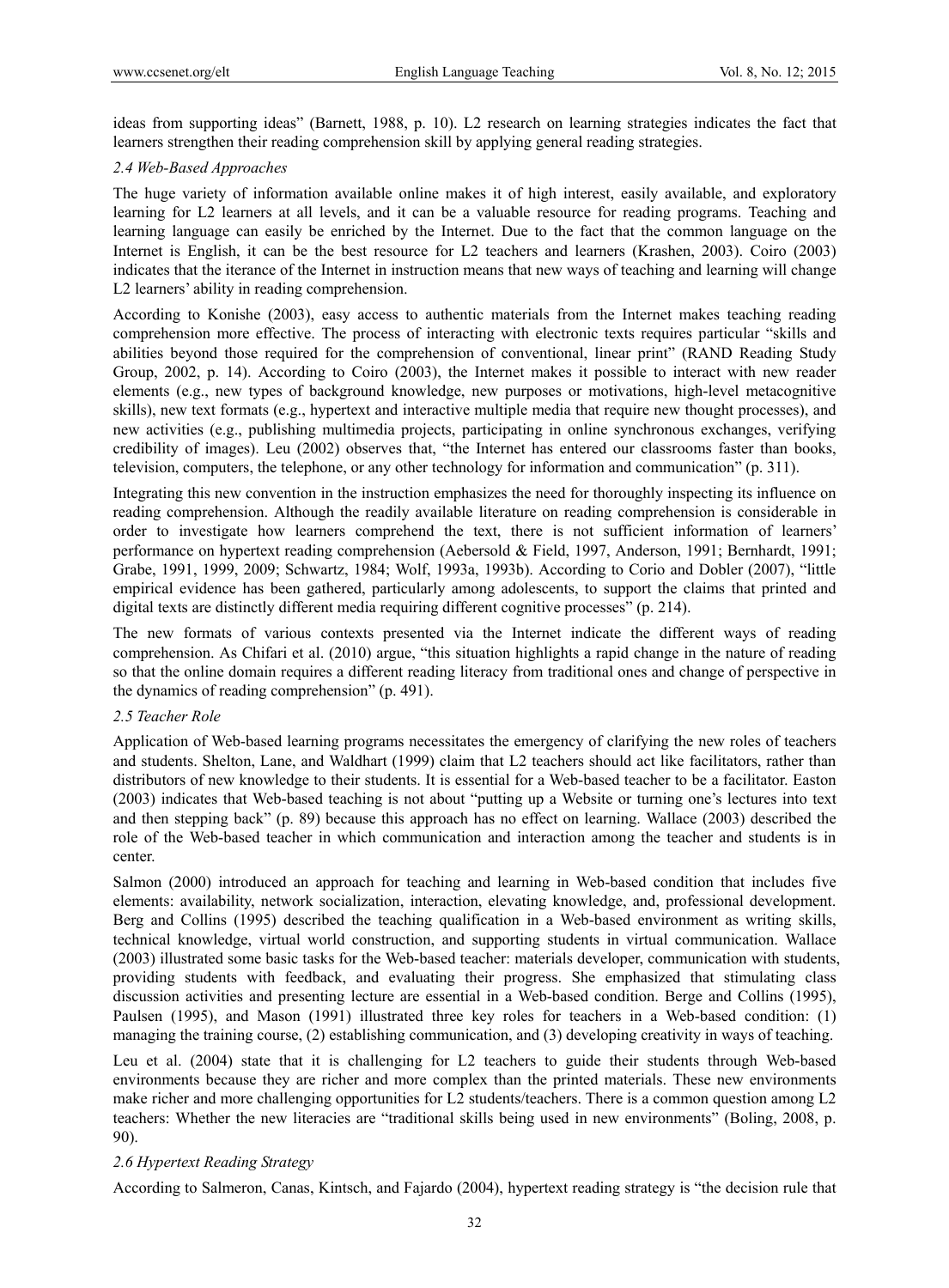a reader follows to navigate through the different nodes of a hypertext" (p. 5). A new way of reading is required for reading hypertexts in contrast to standard linear texts. A text had typically a linear format in which there is one way to progress through the text. Readers should start at the beginning of the text and continue to the end. However, information in hypertexts is presented in a semantic network in which all the sections of the text are connected to each other.

Chavangklang (2008) investigated the effect of call reading strategy training of Thai collage EFL learners on hypertext comprehension. This study applied tree-stage L2 cognitive theory (Anderson, 1999) for teaching general and hypertext strategies. It was found that participants performed significantly better at reading tasks after receiving a CALL-based program.

Dail (2004) found out that  $10<sup>th</sup>$ -grade English L2 learners who were studying arts applied two strategies while reading via the Internet: Hypertext strategy students applied a number of strategies when reading the hypertexts. The two strategies were (1) hypertext reading strategy including navigation strategy and scrolling the pages, and (2) general strategies consisting of note taking by hand, summing the information up, skimming strategy, and referring to previous knowledge.

The above review on hypertext reading strategies indicates that L2 students utilize general text reading strategies that include cognitive and metacognitive strategies to read hypertexts along with navigational strategies (Anderson, 2003; Dail, 2004; Ganderson, 1998; Konishi, 2003).

## **3. Research Methods**

## *3.1 Participants*

The participants were 30 out of 42 Persian-speaking students who were selected in line with their scores on the Oxford Placement Test (OPT, Allen, 1992) in a language school in Isfahan, Iran. The participants were 15-18 years old and all were female. They were identified to be at upper-intermediate level. They all had more than 3 years of experience in using computers and the Internet for studying and entertainment goals. The reasons for selecting the upper-intermediate level were that, firstly, such group was a comparatively large number of L2 learners. Secondly, the lower level may not have been able to employ the reading strategies effectively to comprehend the hypertexts because they have a limited knowledge of grammar and vocabulary to comprehend hypertext; thus, more time and effort may be needed in terms of applying L2 reading strategies.Thirdly, advanced groups have already made up the necessary knowledge for appropriately applying L2 reading strategies; therefore, they may not need to participate in a training program. Lastly, the upper-intermediate learners are more interested and motivated to achieve academic success. All the participants were assigned to 1 experimental group in order to limit the (possible) effect of other variables on the results of the study. The experimental group was exposed to explicit training through a Web-based condition. A communicative approach with an emphasis on real communication was followed in the class. The teaching methodology included consciousness-raising tasks using a text from the Internet, followed by teacher-to-student discussions about the applied strategies. The participants were required to explain and verbalize their employed strategies.

## *3.2 Procedure*

This study was based on the cognitive theory proposed by Anderson (1993), according to which L2 learning proceeds through three stages: Cognitive, associative, and autonomous stages that were practical for reading strategy training in our study. The stages of note taking, skimming, and inferring, and using context clues of Anderson's cognitive theory were applied in this study to teach the participants to apply the reading strategies.

At the outset of the study, a homogenizing OPT test was given to the learners to select a comparable sample from among 42 learners who were studying English at a language school in Isfahan, Iran. The sample was assigned to 1 experimental group. The participants followed the reading strategies training for 20-hr; they attended classes twice a week for about 2-hr each session. The teaching process started with note taking, skimming, and inferring, and using context clues carried out in the Web-based condition via the three phases of Anderson's cognitive theory (1993): The cognitive stage was the first stage of the program: The teacher explicitly explained about the strategies (e.g., skimming) and how to use such strategies. The participants were asked to verbalize and apply the reading strategies to a reading task after the training. The participants in the associative stage (i.e., the second stage) completed the tasks independently and practiced for fluency. They used each reading strategy in reading the hypertexts. In this stage, they were supported by the teacher when they made a mistake in completing the tasks. And, the participants in the autonomous stage (i.e., the third stage) were skilled enough to apply all the reading strategies independently for reading the hypertexts, and they independently completed the practice.

The data were collected through the following methods: To conduct the study, firstly the OPT was used in order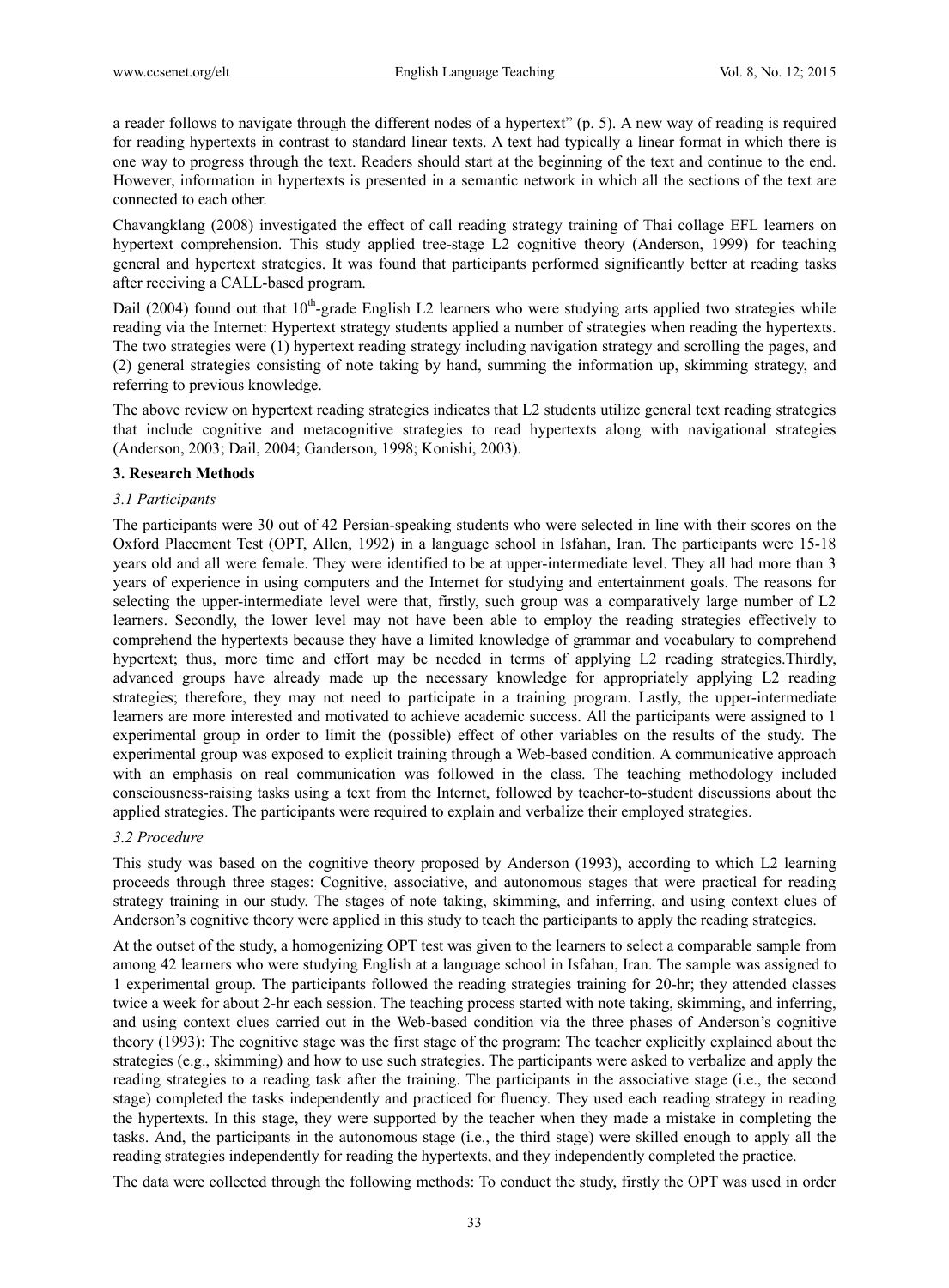to homogenize the participants. Secondly, pre/posttraining questionnaires, partly adopted from Anderson (2002), was applied. The questionnaires had 10 questions asking about how frequently the participants used reading strategies in comprehendig the hypertexts. The questionnaires were on a 5-point Likert scale: 1 (*I never do this*) and 5 (*I always do thi*s).

Next, to examine the effect of the program on comprehending the hypertexts, the tests were taken from the following Website: www.agendaweb.org. The tests contained three passages followed by three questions, which took 30 min to complete. The pre/posttests of the hypertext reading were administered in a Web-based condition. The participants were required to read the passage from the Website but answer the questions on the paper.

At the outset of the treatment, a paper-based pretest was administered to the participants in the traditional condition. The purpose of the pretest was to properly assess the learners' achievement in reading comprehension. The pretest was taken from the following Website: www.toefl.com. The test consisted of three readings, followed by five multiple-choice questions. It took 50 min to complete the test. The scores from the pretest were used for comparing with the scores from the posttest. After the treatment, a posttest was completed by the participants .The posttest was taken from the same Website. The level of both the pretest and posttest were appropriate for upper- intermediate level. The objective of the tests corresponded to the objectives of the reading strategies.

Finally, the participants were required to simply answer to an open-ended questionnaire regarding the effectiveness of the Web-based condition on learning strategies and their attitudes towards the training. The questionnaire was adopted from Soonthornmanne (2002) and was slightly modified to conform to the objectives of the study.

## **4. Findings**

#### *4.1 Findings from Hypertext Reading Comprehension*

For analyzing the three sets of the scores in this study, a paired samples *t* test was used. Table 1 displays the descriptive results of comparing the pretest and the posttest of the sample:

Table 1. Descriptive statistics for comparing pretest and posttest scores of reading comprehension under the hypertext condition

|          |    | Mean | Std. Deviation | Std. Error Mean |
|----------|----|------|----------------|-----------------|
| Pretest  | 30 | 496  | 1.62           | 29              |
| Posttest | 30 | 6.30 | 1.74           |                 |

Table 1 shows that the participants' mean score on the pretest ( $M = 4.96$ ) was less than that of the posttest ( $M = 2.96$ ) 6.30). In order to see if the difference was significant, Table 2 should be consulted:

| Table 2. Results of paired samples $t$ test for comparing pretest and posttest scores of reading comprehension |  |  |  |  |  |  |  |
|----------------------------------------------------------------------------------------------------------------|--|--|--|--|--|--|--|
| under the hypertext condition                                                                                  |  |  |  |  |  |  |  |

|                  |                           |      |                    | Paired Differences                           |       |         |    |                      |
|------------------|---------------------------|------|--------------------|----------------------------------------------|-------|---------|----|----------------------|
|                  | Std.<br>Mean<br>Deviation |      | Std. Error<br>Mean | 95% Confidence Interval of<br>the Difference |       |         | df | $Sig.$<br>(2-tailed) |
|                  |                           |      |                    | Lower                                        | Upper |         |    |                      |
| Pretest-Posttest | $-133$                    | 1 74 |                    | $-1.98$                                      | - 68  | $-4.17$ | 29 | .000                 |

As shown in Table 2, there was a significant difference between the pretest  $(M = 4.96, SD = 1.62)$  and posttest scores ( $M = 6.30$ ,  $SD = 1.74$ ),  $t(29) = -4.17$ ,  $p = .000$  (two-tailed).

#### *4.2 Findings from the Questionnaire*

To find out whether there was a noticeable change in the degree of frequency of the participants' reading strategies usage in comprehending the hypertexts prior to and after the treatment, a paired samples *t* test was run.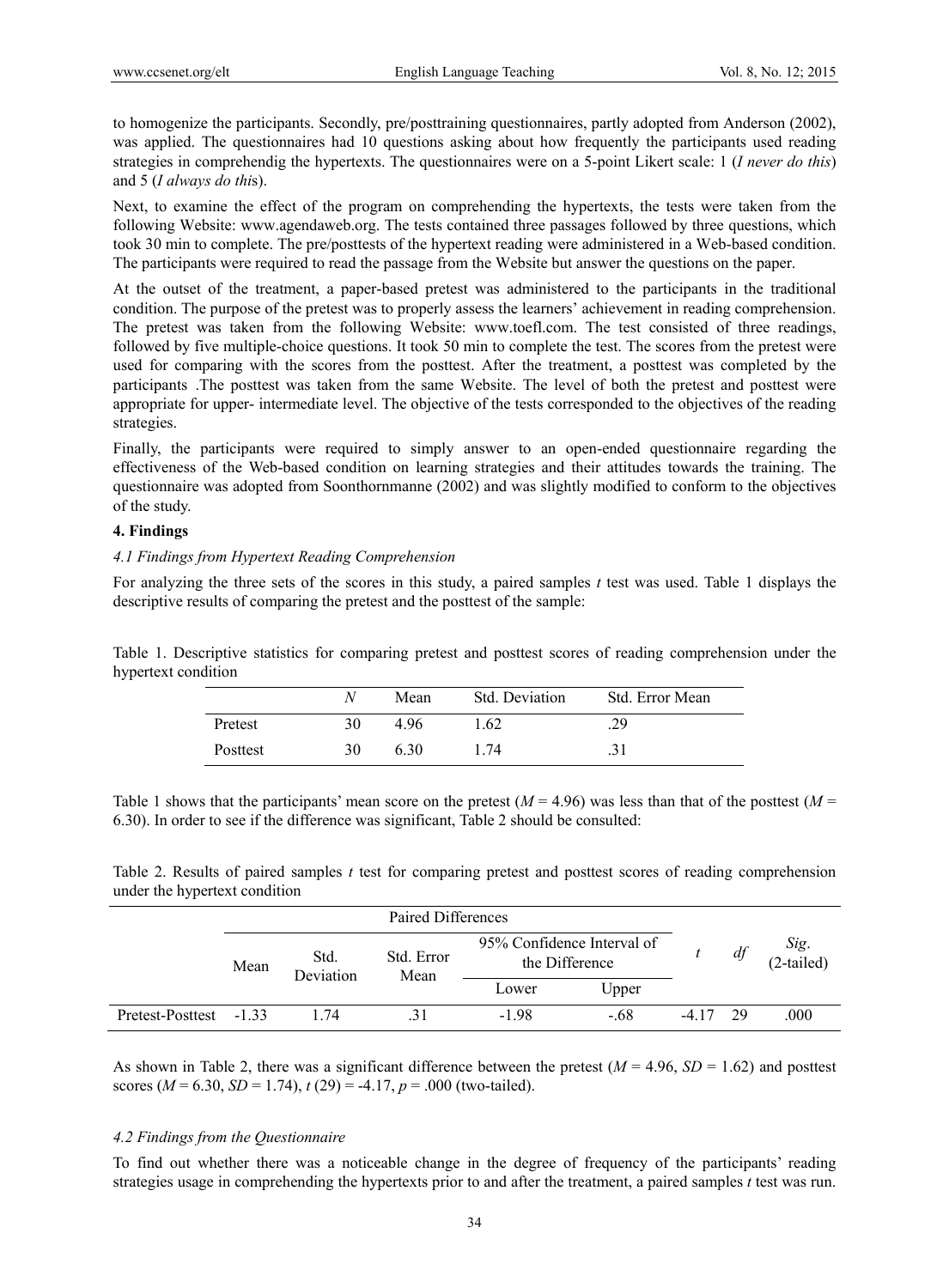Table 3. Descriptive statistics for comparing the pretraining and posttraining questionnaire data

|                                    | N  | Mean  | Std. Deviation | Std. Error Mean |
|------------------------------------|----|-------|----------------|-----------------|
| Note Taking — Pretraining          | 30 | 7.83  | .59            | .10             |
| Note Taking — Posttraining         | 30 | 8.00  | .00.           | .00.            |
| Skimming — Pretraining             | 30 | 8.20  | 5.00           | .91             |
| $\text{Skimming}$ - Posttraining   | 30 | 14.23 | 2.32           | .42             |
| Inferring — Pretraining            | 30 | 1.23  | 2.09           | .38             |
| Inferring $-$ Posttraining         | 30 | 2.60  | 2.52           | .46             |
| Context Clues — Pretraining        | 30 | 3.93  | 2.54           | .46             |
| Context Clues — Posttraining       | 30 | 6.93  | 1.70           | .31             |
| Total — Pretraining Questionnaire  | 30 | 21.20 | 5.96           | 1.08            |
| Total — Posttraining Questionnaire | 30 | 31.76 | 4.43           | .80             |

As shown in Table 3, all the subsections were separately compared:

| A more detailed look at the figures presented in the four sections of the questionnaire—and in the questionnaire |
|------------------------------------------------------------------------------------------------------------------|
| as a whole—differences could be seen between the participants' frequency range of using reading strategies in    |
| comprehending the hypertexts. However, to find out whether the differences provide statistically meaningful data |
| or not, one needs to look down the Sig. (2-tailed) column in Table 4:                                            |

| Table 4. Results of paired samples $t$ test for comparing the pretraining and posttraining questionnaire data |  |  |  |
|---------------------------------------------------------------------------------------------------------------|--|--|--|
|                                                                                                               |  |  |  |

|                        | Paired Differences        |      |                    |          |                                              |         |    |                    |
|------------------------|---------------------------|------|--------------------|----------|----------------------------------------------|---------|----|--------------------|
|                        | Std.<br>Mean<br>Deviation |      | Std. Error<br>Mean |          | 95% Confidence Interval of<br>the Difference |         |    | Sig.<br>(2-tailed) |
|                        |                           |      |                    | Lower    | Upper                                        |         |    |                    |
| Note Taking            | $-16$                     | .59  | .10                | $-.38$   | .05                                          | $-1.54$ | 29 | .13                |
| Skimming               | $-6.03$                   | 4.99 | .91                | $-7.90$  | $-4.16$                                      | $-6.60$ | 29 | .000               |
| Inferring              | $-1.36$                   | 1.95 | .35                | $-2.09$  | $-.63$                                       | $-3.82$ | 29 | .001               |
| <b>Context Clues</b>   | $-3.00$                   | 2.58 | .47                | $-3.96$  | $-2.03$                                      | $-6.35$ | 29 | .000               |
| Total<br>Questionnaire | $-0.56$                   | 6.30 | 1.15               | $-12.91$ | $-8.21$                                      | $-9.18$ | 29 | .000               |

Because the *p-*value is greater than the alpha level (.13 > .05) for the not-taking subsection of the questionnaire, it could be argues that the difference was less marked between the participants in applying this strategy in the pretraining ( $M = 7.83$ ,  $SD = .59$ ) and posttraining ( $M = 8.00$ ,  $SD = .00$ ) questionnaires,  $t(29) = -1.54$ .

As to the skimming strategy, the frequency range of reading strategy use of the participants in a Web-based condition underwent significant changes because the *p-*value under the *Sig.* (2-tailed) column in front of this strategy is .000, which is less than 0.05. A substantial change in the degree of frequency among the participants towards the use of inferring and using context clues strategies in the pretraining and posttraining questionnaires were also observed due to the fact that the *p-*values for these two strategies are .001 and .000, respectively.

Finally, considering the whole questionnaire as a composite measure, the participants' familiarity and usage of reading strategies in the pretraining questionnaire ( $M = 21.20$ ,  $SD = 5.96$ ) were significantly different from their familiarity and usage in the posttraining questionnaire ( $M = 31.76$ ,  $SD = 4.43$ ),  $t(29) = -9.18$ ,  $p = .000$ .

*4.3 Findings from the Reading Comprehension Test* 

The third research question of the current study was formulated to investigate whether reading strategy training in a Web-based condition enhances L2 learners' reading comprehension skill. To this end, a paired samples *t* test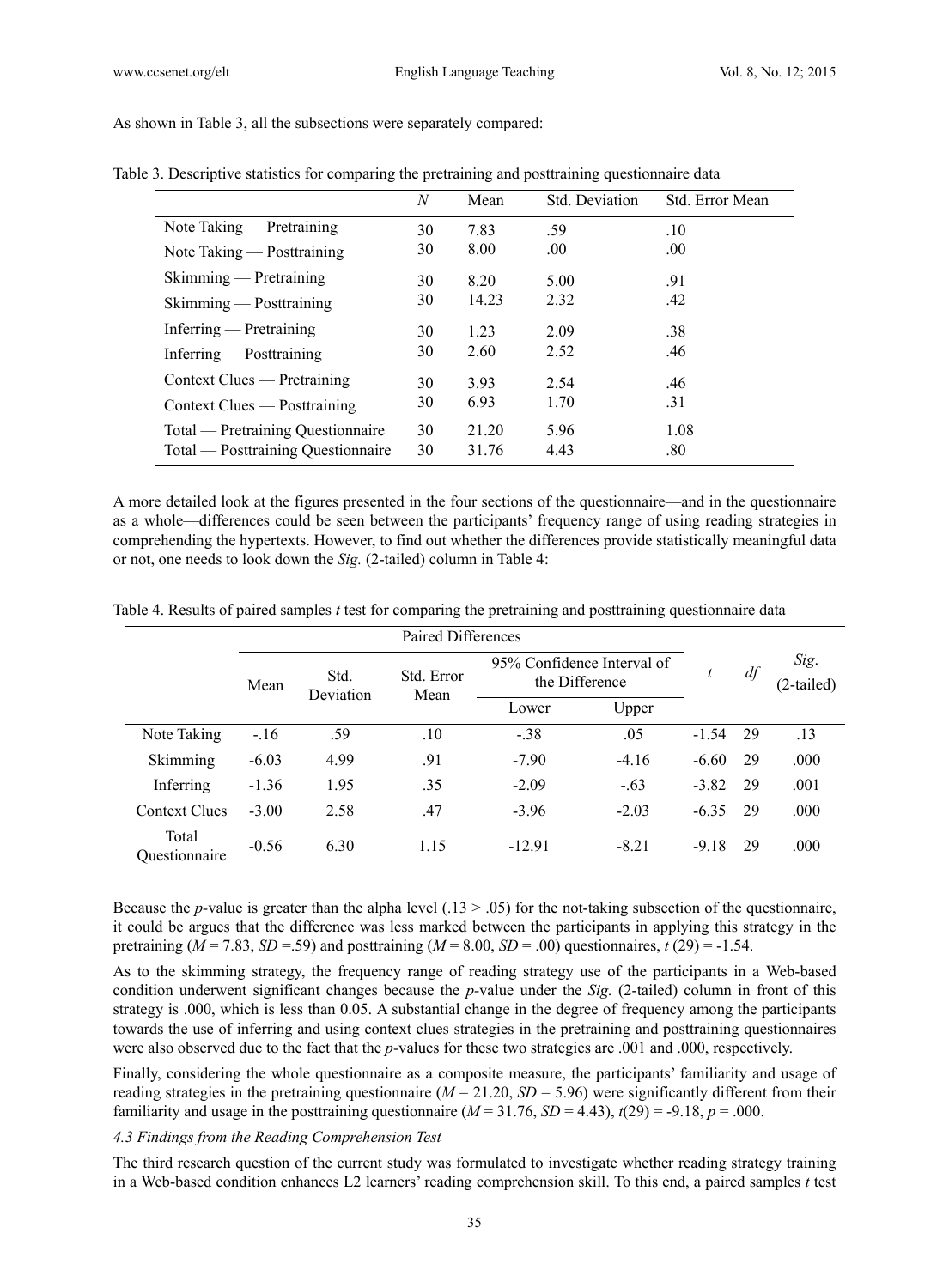was applied again. Table 5 displays the descriptive statistics for this analysis:

|          | Λ  | Mean  | Std. Deviation | Std. Error Mean |
|----------|----|-------|----------------|-----------------|
| Pretest  | 30 | 986   | 2 47           | .45             |
| Posttest | 30 | 10 83 | 2.74           | .50             |

Table 5. Descriptive statistics for comparing pretest and posttest scores of the paper-based test

It can be seen that the participants' mean score on the posttest  $(M = 10.83)$  is larger than that of the pretest  $(M = 10.83)$ 9.86). To see whether the difference is statistically meaningful, one should look at the *Sig.* (2-tailed) column in the Table 6:

| Table 6. Results of paired samples t test for comparing pretest and posttest scores of the paper-based test |  |  |  |
|-------------------------------------------------------------------------------------------------------------|--|--|--|
|                                                                                                             |  |  |  |

|                  |         | Paired Differences                   |     |                                                    |        |         |    |                      |
|------------------|---------|--------------------------------------|-----|----------------------------------------------------|--------|---------|----|----------------------|
|                  | Mean    | Std. Error<br>Std. Deviation<br>Mean |     | 95%<br>Confidence<br>Interval of the<br>Difference |        | df      |    | Sig.<br>$(2-tailed)$ |
|                  |         |                                      |     | Lower                                              | Upper  |         |    |                      |
| Pretest-Posttest | $-1.33$ | 1.74                                 | .31 | $-1.98$                                            | $-.68$ | $-4.17$ | 29 | .000                 |

Given the fact that the *p*-value is less than the significance level  $(.04 < .05)$ , we can conclude that the difference between the participants' pretest scores ( $M = 9.86$ ,  $SD = 2.47$ ) and their posttest scores ( $M = 10.83$ ,  $SD = 2.74$ ) *t*  $(29) = -2.09$  in the paper-based condition is significant.

## **5. Discussion**

As mentioned earlier, there has been little research on the effect of a Web-based program on the reading strategies training on L2 learners' hypertext reading comprehension. As far as the background to the study supports, most previous research investigated whether teaching reading strategy (i.e., in a paper-based format) would increase students' reading comprehension. Some other studies either compared the effects of teaching reading strategies via the Internet (Theodorou, 2006) or in a traditional instruction.

Other studies (Kang, 2000; Singhal, 2001; Theodorou, 2006) investigated whether students taught via a Web-based program had positive attitudes/opinion towards learning in such a condition. Several researchers (e.g., Aydin, 2002; Slate, Manuel, & Brinson, 2002; Usun, 2003) also investigated the attitudes of undergraduate and graduate L2 students towards Internet-based learning. Their findings showed that the students generally had positive attitudes towards Web-based English learning/teaching. It is, therefore, difficult to find enough supporting research in the field of Web-based training for the present study in order to support its effectiveness.

This study initially investigated the effect of a program on hypertext comprehension, and it was secondly was an attempt to gain deeper insights into L2 learners' frequent use of reading strategies in a Web-based condition, and the third goal of this study was to find out the (possible) influence of instruction on the reading comprehension skill, and the final goal was to investigate the participants' self-assessment and attitudes towards the program.

Apropos of the first purpose of the study, a more detailed analysis of the pretest and posttest scores showed that Web-based reading strategies training to L2 learners is an efficacious method of helping them improve their hypertext reading comprehension. The results of the first aim of the study are in line with the findings of previous research (Anderson, 2003; Chou, 1992; Ganderson, 1998; Namphadorn, 2007; Simthamnimit, 2004; Suwanabubpha, 2006; Thanasuntornrerk, 2004).

The findings related to the second aim of present study revealed that the training provided by the teacher contributes to a higher frequency of reading strategy usage in the hypertext condition. In order to find out whether the number of the points for each reading strategy was because of the training, the data obtained from each reading strategy was analyzed separately, and the achievements of each subsection was briefly explained.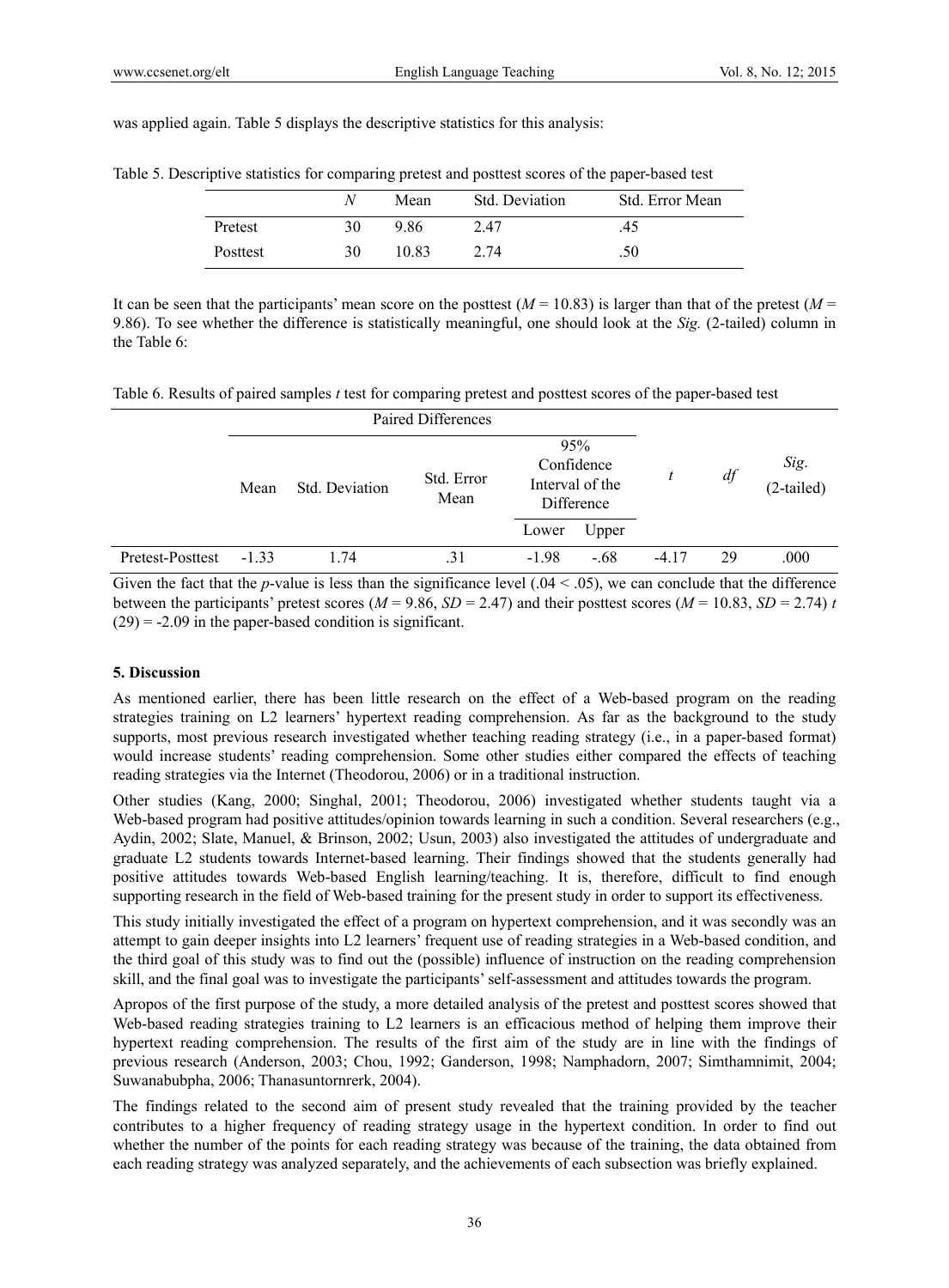As for note-taking strategy, we can conclude that there was not a substantial difference between the application of this strategy in the pretraining and the posttraining questionnaires. The findings revealed that the participants applied this strategy before the training. Under this circumstances, it can be justified that they were familiar with note-taking strategies because the note-taking strategy is commonly applied in low-level proficiency.

According to the results obtained from pretest and posttest of the skimming strategy, the frequency of applying this strategy by the participants underwent significant changes. This is due to the fact that they found this strategy useful in recognizing the main idea of the reading texts quickly. The outcomes of this section correlate well with the results by Chou (1992) who found out that the learners had applied the skimming strategy after the treatment in order to progress through the hypertexts.

Regarding the inferring subsection, the findings show that the participants' application of this strategy in the pretraining and the posttraining questionnaires were significant, too. Hence, one could conclude that the participants' use of this strategy in hypertext reading comprehension increased remarkably after the training.

Considering the findings related to the context clues subsection, it can be argues that the participants improved in practicing how to apply this strategy effectively (e.g., guessing the meaning of a new word without looking up in a dictionary).

The above findings of the general reading strategies (e.g., skimming and context clues) support the findings by Anderson (2003) in which the researcher concluded that the learners had employed general reading strategies (i.e., cognitive strategies) that include skimming and context clues to read the hypertexts. The findings are also consistent with the results by Ganderson (1998) and Dail (2004) who indicated that the learners had used general and hypertext reading strategies like skimming, navigation strategies, and context clues, to read the hypertexts.

Compering the results of each section separately, we can see that there was a slight difference in the degree of frequency of the participants' application of these strategies. To sum up, inferring strategy was difficult for the participants in comparison to other strategies. Suggesting longer and more complicated lessons can improve L2 Learners' comprehension. Moreover, persuading L2 students to practice and utilize this strategy extensively will promote their familiarity.

Finally, considering the whole questionnaire as a composite measure, the achievement showed a high frequency of the participants' application of reading strategies in comprehending the hypertexts. In a nutshell, this lesson was very useful in improving hypertext reading strategies.

The third focus of the present study was on the effect of training on the participants' reading comprehension skill. Whereas the statistics showed that the participants' reading comprehension scores were not considerably high when they received the treatment in a Web-based condition, a rapid level of improvement took place in their posttest. The results of this study support to the ones by Simthamnimit (2004), Suwanabubph (2002), and Naphadorn (2007) that revealed that the learners were able to do better in reading comprehension after they had learned the reading strategies through CALL lessons.

To recap the participants' attitudes towards the Web-based program, they mostly had positive opinions towards the instruction. The reasons that they gave support the results of the current study. The findings as to the participants' opinions are in line with the findings in Kang (2000), Singhal (2001), and Theodorou (2006) in which the learners taught via a Web-based program had positive attitudes towards learning in such an environment. Studies investigating the opinion of undergraduate and graduate EFL students towards Internet-based learning (Aydin, 2007; Slate, Manuel, & Brinson, 2002; Usun, 2003) also found that the students generally had positive opinions towards Internet-based English learning/teaching.

## **6. Conclusion**

Based upon the result of the present study, we found out that after Web-based reading strategy instruction, the experimental group performed better with regard to their reading tasks. Furthermore, the data obtained from questionnaires showed their higher level of improvement in reading strategy usage. Overall, the experimental group had positive attitudes towards Web-based reading strategy instruction.

The finding of the current study have made some valuable contributions towards the subject of integrating Web-based approaches into English pedagogy. A thorough look into the findings may clear these contributions.

The main focus of this study was exclusively on exposing the participants to appropriate reading strategies in comprehending English texts in a Web-based condition. First of all, many of the problems associated with reading comprehension were mainly related to lack of reading strategies knowledge, lack of easy access to interesting materials, and lack of flexibility in the use of some features (e.g., table of contents and indexes)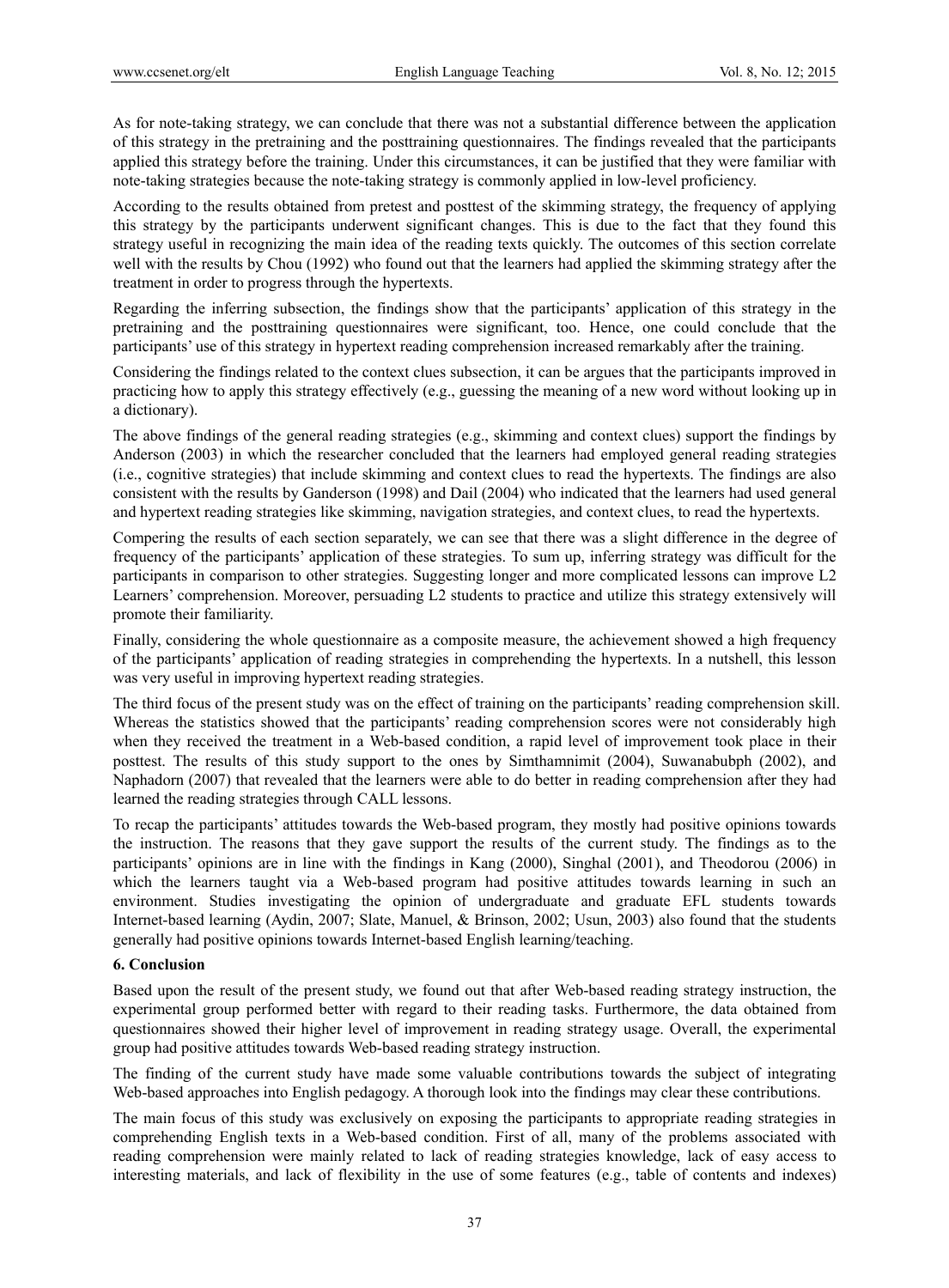automatically. So, it can be suggested that integrating Web-based approaches into instruction will unravel many problems that are related to reading comprehension.

Considering the findings of the present study may lead the readers to the great benefits of applying useful reading strategies in a Web-based environment with the aim of improving L2 learners' reading comprehension. The first consideration is that providing L2 learners with online materials enhances their motivation in progressing through different nodes of hypertexts. Moreover, a Web-based condition has the advantage of better time-management and provides L2 learners with authentic materials according to their needs and interest.

A wide range of Web-based environments will not only develop a better understanding of the learning process, but also changes L2 teachers' attitudes and behaviors in relation to advantages of integrating technology into instruction.

As the application of the Web-based program in teaching English is widespread, some implications are realized. There can be no doubt that in this new environment, both teachers and students will face some challenges. Clearly, this program provides a new way of teaching and learning. It is believed that integrating the Internet into the curriculum provides the most exciting and useful aid for L2 teachers and learners. Unlike standard linear texts, online texts present a new way to read in which the readers have many flexibilities.

In a Web-based program, there is still a dearth of research. The following suggestions, based largely on the results of this study, are proposed for future research. Firstly, replication of this study with different English proficiency levels is necessary in order to conclusively support the usefulness of a Web-based condition. Secondly, a comparative study of the learning achievement in the traditional condition and the Web-based condition should be carried out to find out the effectiveness of the study. Thirdly, a similar program can also carried out in distance Web-based condition in order to be compared with the traditional condition. We investigated the effects of Web-based instruction on teaching reading strategies; future research of this type should include other language skills (e.g., listening) and language components such as grammar and vocabulary. Moreover, the participants in the present study were tested for their hypertext and paper-based reading comprehension conditions to determine the effect of the Web-based program. It would be interesting to investigate how long this program is retained. Future research should, therefore, use a delayed posttest (e.g., one month after the training) to investigate the retention of the learning program, if any. In addition, L2 learners' attitudes towards applying reading strategies in a Web-based condition are also worth investigating in order to provide clear insights for materials developers.

#### **References**

- Aebersold, J. A., & Field, M. L. (1997). *From reader to reading teacher: Issues and strategies for second language classrooms.* New York: Cambridge University Press
- Allen, D. (1992). *Oxford placement test*. Oxford: Oxford University Press.
- Anderson, N. J. (1991). Individual differences in strategy use in second language reading testing. *Modern Language Testing, l75,* 460-472. http://dx.doi.org/10.1111/j.1540-4781.1991.tb05384.x
- Anderson, J. R. (1993). Problem solving and learning. *American Psychologist*, *48*(1), 35. http://dx.doi.org/10.1037/0003-066X.48.1.35
- Anderson, N. J. (2002). *The role of metacognition in second language teaching and learning.* Washington: ERIC Digest.
- Anderson, N. J. (2003). Scrolling, clicking, and reading English: Online reading strategies in a second/foreign language. *The Reading Matrix, 3*(3), 1-33.
- Aydın, S. (2007). Gender effect on the writing quality of pen-paper and computer samples of EFL learners. *Journal of Graduate School of Social Sciences of Balikesir University, 17*(1), 120-127.
- Barnett, M. A. (1989). *More than meets the eye: Foreign language reading: Theory and practice* (*language in education).* Englewood Cliffs: Prentice-Hall Regents.
- Berge, Z. L., & Collins, M. P. (Eds.). (1995). Computer-mediated communication and the online classroom: Volumes 1-3. Cresskill, NJ: Hampton Press.
- Bernhardt, E. (2005). Progress and procrastination in second language reading. *Annual Review of Applied Linguistics, 25*, 133-150. http://dx.doi.org/10.1017/s0267190505000073
- Boling, E. (2008). Learning from teachers' conceptions of technology integration: What do blogs, instant messages, and 3D chat rooms have to do with it? *Research in the Teaching of English, 43*(1), 74-100.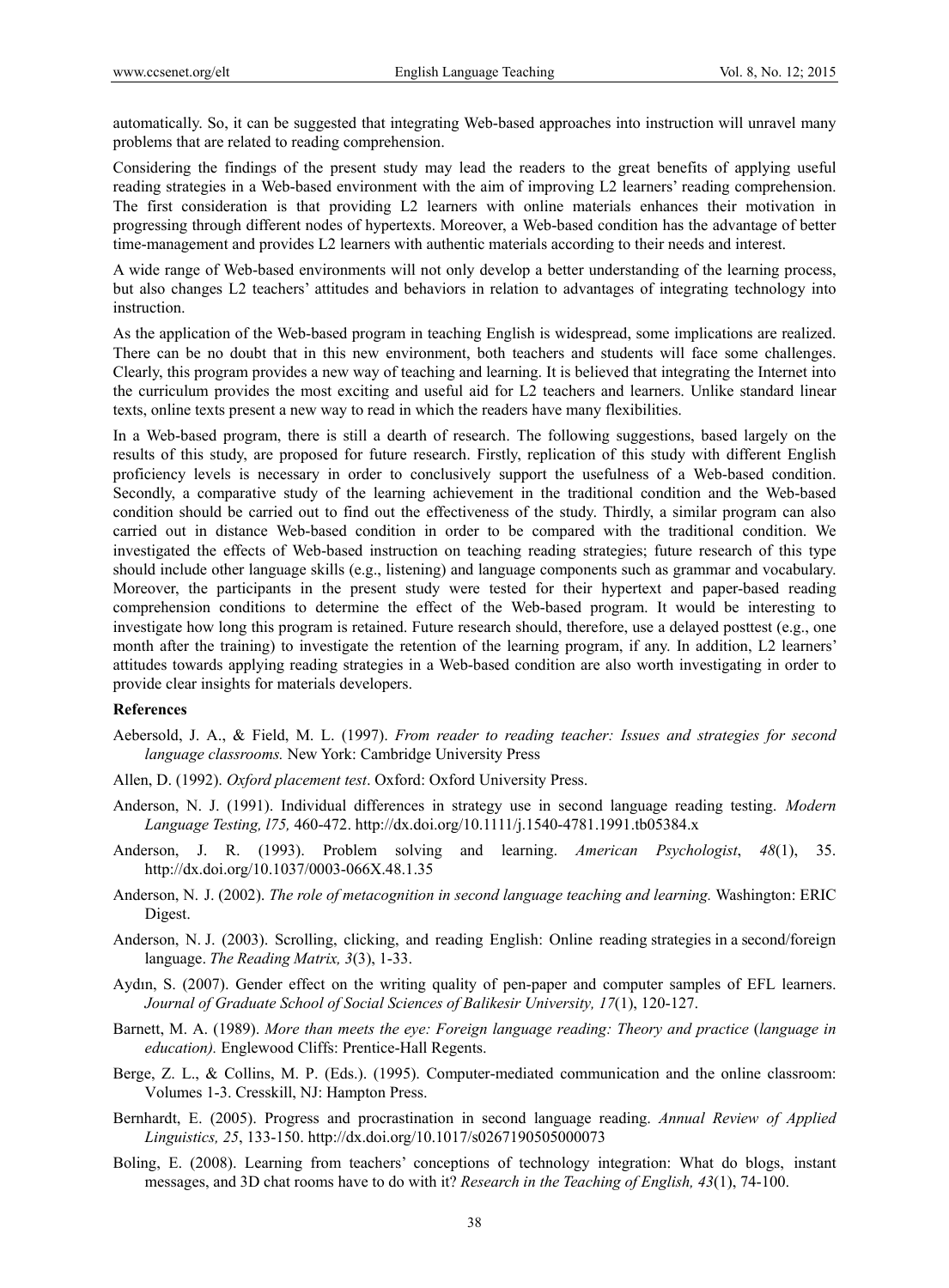- Chifari, A., Chiazzese, G., Lucaiano, S., Merlo, G., Ottaviano, S., & Allegra, M. (2010). A reflection on some critical aspects of online reading comprehension. *Informatica, 7,* 491-495.
- Chinwonno, A. (2001). *A comparison of Thai and English reading comprehension strategies of preservice teachers in Thailand.* Unpublished doctoral dissertation, Ohio University*.*
- Chou, C. T. (1992). *Reading comprehension strategies and computer-assisted English language learning*. Research Report (NSC 81-0301-H003-11). Taipei, Taiwan, ROC: National Science Council.
- Coady, J. (1997). L2 vocabulary acquisition through extensive reading. In J. Coady, & T. Huckin (Eds.), *Second language vocabulary acquisition* (pp. 225-237). Cambridge, UK: Cambridge University Press.
- Coiro, J. (2003). Reading comprehension on the Internet: expanding our understanding of reading comprehension to encompass new literacies. *The Reading Teacher, 56*(5), 458-464.
- Coiro, J., & Dobler, E. (2007). Exploring the online reading comprehension strategies used by sixth grade skilled readers to search for and locate information on the Internet. *Reading Research Quarterly, 42*(2), 214-257. http://dx.doi.org/10.1598/RRQ.42.2.2
- Cunningham, C. A. (1999, October). *Significance of the Internet for education.* Paper presented at the C.A.P.E. Planning Group*.* Retrieved October 6, 2014, from http://webinstituteforteachers.org/talks/cape10-9.htm
- Dail, J. S. (2004). Reading in an online hypertext environment: A case study of tenth-grade English student. Unpublished doctoral dissertation, Florida State University, 2003). *Dissertation Abstracts International, 65*(7), 2005.
- Dubin, F., & Bycina, D. (1991). Academic reading and the ESL/EFL teacher. *Teaching English as a Second or Foreign Language, 2*, 195-209.
- Easton, S. (2003). Clarifying the instructor's role in online distance learning. *Communication Education, 52*(2), 87-105. http://dx.doi.org/10.1080/03634520302470
- Ferdig, R. E. (2005). Towards implementing technologies in education: Exploring the pedagogy and people of good innovations. *The Turkish Online Journal of Educational Technology, 4*(2), 35-43.
- Ganderson, R. (1998). *New strategies for a new medium? Observing L2 reading on the World Wide Web.* Retrieved October, 20, 2014 from http://www.oncalljournal.com
- Grabe, W. (1991). Current developments in second language reading research. *TESOL Quarterly*, 375-406. http://dx.doi.org/10.2307/3586977
- Grabe, W. (1999). Developments in reading research and their implications for computer-adaptive reading assessment. *Issues in Computer-Adaptive Testing of Reading Proficiency, 10*, 11-47.
- Grabe, W. (2009). *Reading in a second language: Moving from theory to practice.* Cambridge: Cambridge University Press.
- Huang, H., Chern, C., & Lin, C. (2009). EFL learners' use of online reading strategies and comprehension of texts: An exploratory study*. Computers & Education, 52,* 13-26. http://dx.doi.org/10.1016/j.compedu.2008.06.003
- Kang, M. L. (2000). *EFL: Computer-assisted reading instruction.* Retrieved January 1, 2015 from the World Wide Web http://www.aare.edu.au/04pap/lim04139.pdf
- Keep, C., McLaughlin, T., & Parmer, R. (2000). *The electronic labyrinth.* Retrieved February 2, 2014, from http://www.iath.virginia.edu/elab/elab.html
- Konishi, M. (2003). Strategies for reading hypertext by Japanese ESL learners. *The reading matrix, 3*(3), 20-35.
- Krashen, S. (2003). *Explorations in language acquisition and use: The Taipei lectures*. New York: Heinemann.
- Leu Jr., D. J. (2002). The new literacies: Research on reading instruction with the Internet. *What Research Has to Say About Reading Instruction, 3*, 310-336. http://dx.doi.org/10.1598/0872071774.14
- Leu, D. J. Jr., Kinzer, C. K., Coiro, J., & Cammack, D. W. (2004). Towards a theory of new literacies emerging from the Internet and other information and communication technologies. In N. R. B. Ruddell,  $\&$  N. Unrau (Eds.), *Theoretical models and processes of reading* (5th ed., pp. 1570-1613). Oxford: Oxford University Press.
- Lin, H., & Chen, T. (2006). Decreasing cognitive load for novice EFL learners: Effects of question and descriptive advance organizers in facilitating EFL learners' comprehension of an animation-based content lesson. *System, 34,* 416-431*.* http://dx.doi.org/10.1016/j.system.2006.04.008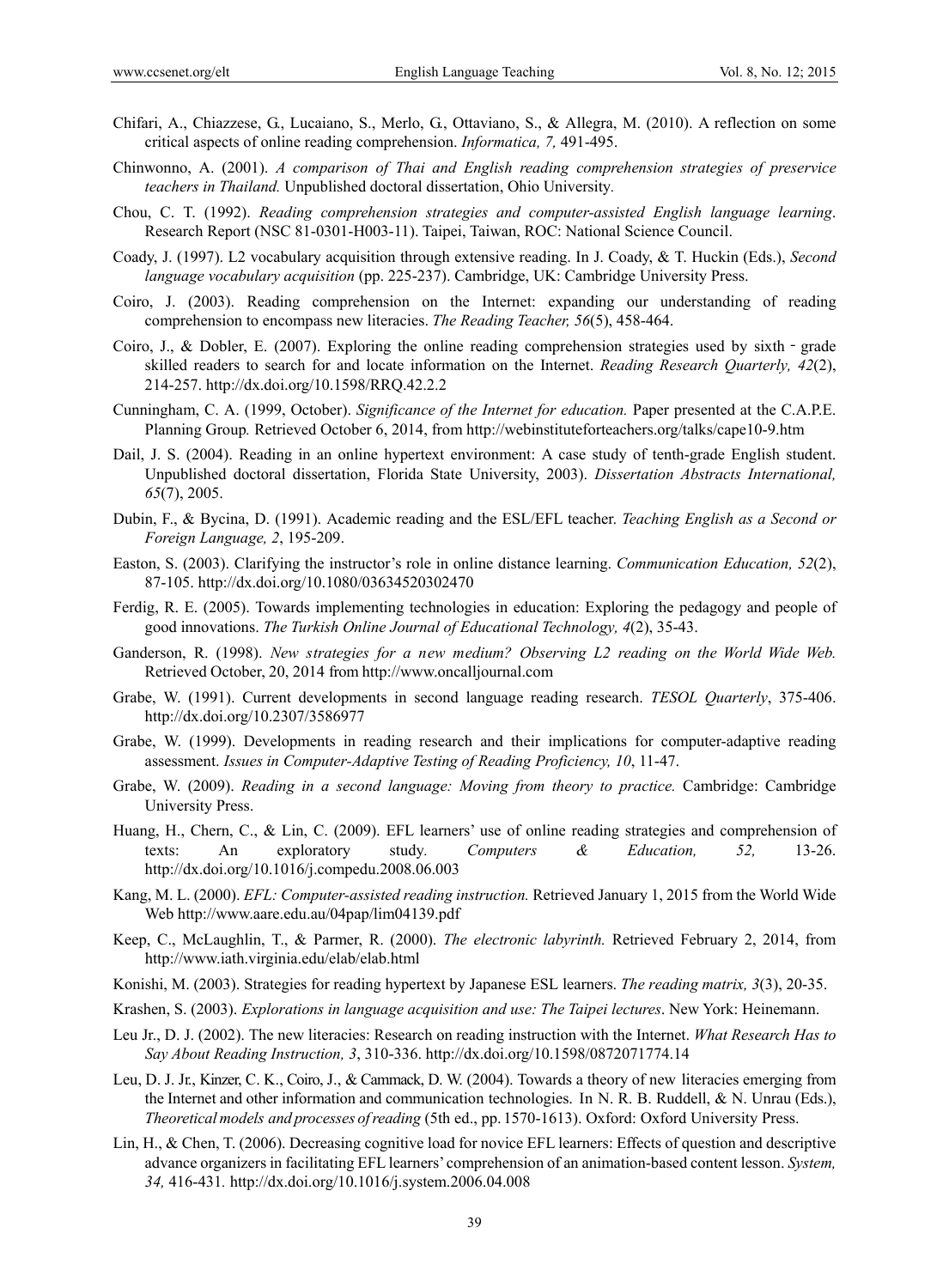Mason, R. (1991). Moderating educational computer conferencing. *Matrix, 3,* 97-119.

- Namphadorn, W. (2007). *Enhancing students' strategies for reading comprehension through a call program.* Unpublished master's thesis, Graduate School, Khon Kaen University.
- National Reading Panel. (2000). *Report of the National Reading Panel: Teaching children to read*. Retrieved February 20, 2014, from http://www.nationalreadingpanel.org/publications/subgroups.htm
- O'Malley, J. M., & Chamot, A. U. (1990). *Learning strategies in second language acquisition.* Cambridge: Cambridge University Press. http://dx.doi.org/10.1017/CBO9781139524490
- Oxford, R. L. (1990). *Language learning strategies: What every teacher should know.* New York: Newbury.
- Oxford, R. L. (2001). Language learning strategies*.* In R. Carter, & D. Nunan (Eds.), *The Cambridge guide to teaching English to speakers of other languages* (pp. 166-172). New York: Cambridge University Press. http://dx.doi.org/10.1017/CBO9780511667206.025
- Paran, A. (1996). Reading in EFL: Facts and fictions. *English Language Teaching Journal, 50*(1), 25-34. http://dx.doi.org/10.1093/elt/50.1.25
- Paulsen, M. P. (1995). Moderating educational computer conferences. In Z. L. Berge, & M. P. Collins (Eds.), *Computer-mediated communication and the online classroom in distance education* (pp. 81-90). Cresskill, NJ: Hampton Press.
- Pitchayapa, C. (2008). *Assessing reading strategy training using a call-based approach for Thai EFL students' English hypertext reading.* Unpublished master's thesis, Suranaree University of Technology.
- Rand Reading Study Group. (2002). *Reading for understanding: Towards an R&D program in reading comprehension rand, Santa Monica.* Retrieved July 22, 2014, from http://www.rand.org/multi/achievementforall/reading/readreport.html
- Salmeron, L., Canas, J. J., Kintsch, W., & Fajardo, I. (2004). *Reading strategies and hypertext comprehension: Research department in experimental psychology.* Spain: University of Granada
- Salmon, G. (2000). *E-moderating: The key to teaching and learning online*. London: Koganage. http://dx.doi.org/10.4324/9780203465424
- Schwartz. (1984). *Measuring reading competence: A theoretical perspective approach*. New York: Plenun Press. http://dx.doi.org/10.1007/978-1-4899-0387-7
- Shelton, M. W., Lane, D. R., & Waldhart, E. S. (1999). A review and assessment of national educational trends in communication instruction. *Communication Education, 48*, 228-237. http://dx.doi.org/10.1080/03634529909379171
- Simthamnimit, S. (2004). *A construction of call on reading comprehension in English*. Unpublished master's thesis, Khon Kaen University, Thailand.
- Singhal, M. (2001). *CALL for reading skills in English: An interactive web program for college-level ESL students.* Retrieved from February 14, 2014, from http://elc.polyu.edu.hk/conference/papers2001/singhal.htm
- Slate, J. R., Manuel, M., & Brinson, K. (2002). The "digital divide": Hispanic college students' views of educational uses of the Internet. *Assessment and Evaluation in Higher Education, 27*(1), 75-93. http://dx.doi.org/10.1080/02602930120105081
- Soonthornmanne, R. (2002). The effect of the reciprocal teaching approach on the reading comprehension of EFL students*. RELC Journal, 33,* 125-141*.* http://dx.doi.org/10.1177/003368820203300206
- Suwanabubpha, S. (2006). *Content-based language learning software on Kamma.* Unpublished doctoral dissertation, Suranaree University of Technology, Thailand.
- Thanasuntornrerk, B. (2004).*The development of English reading lessons in science and technology for English I students at Suranaree University of Technology*. Unpublished doctoral dissertation, Suranaree University of Technology, Thailand.
- Theodorou, E. (2006). *Comparing the effects of learning the structure strategy via Web-based training or classroom training on the recall of near and far transfer texts.* Unpublished doctoral dissertation, Pennsylvania State University.
- Usun, S. (2003). Educational uses of the Internet in the world and Turkey: A comparative review. *Turkish Online*